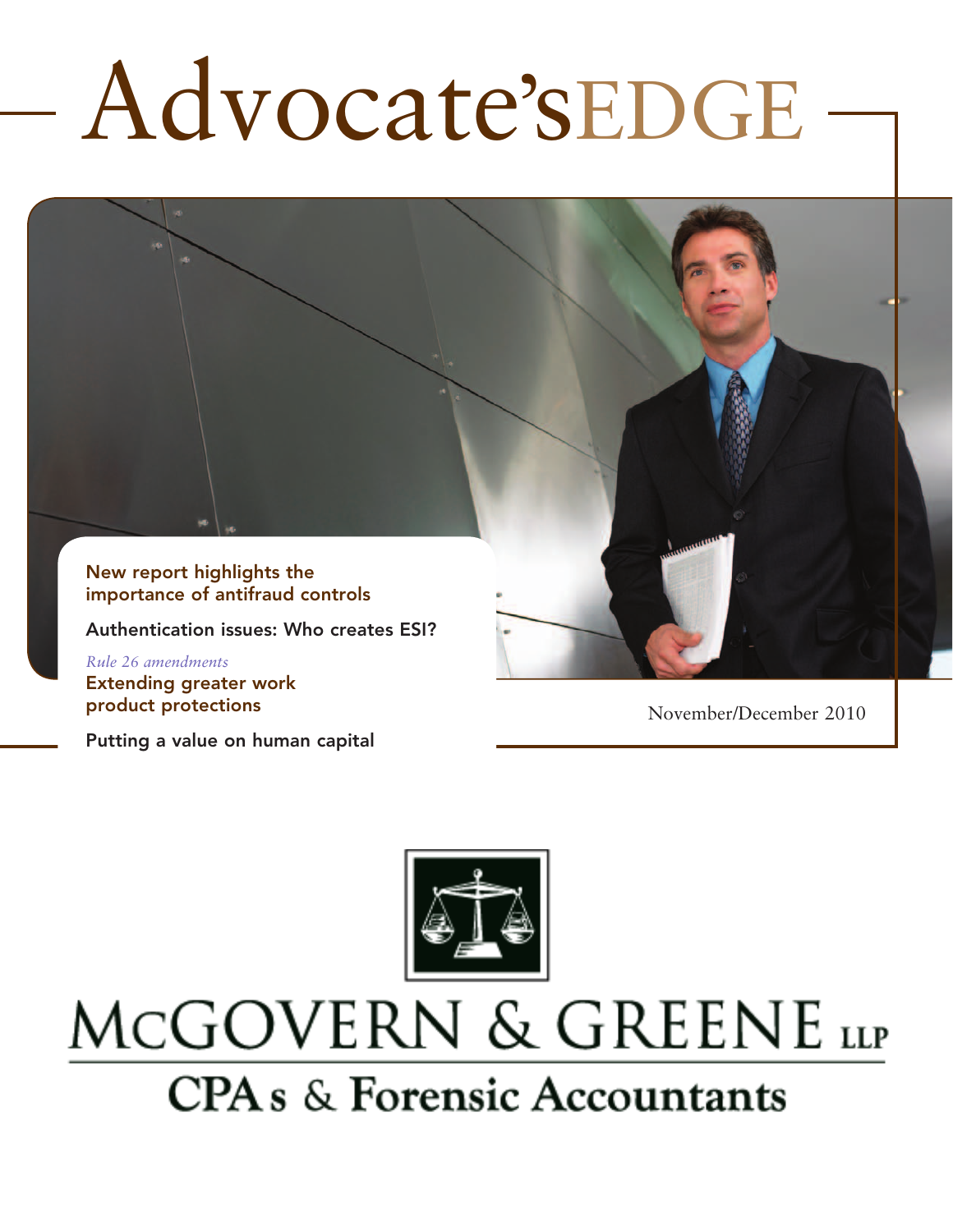# New report highlights the importance of antifraud controls

As the economy only slowly recovers from a serious recession, your clients are probably concerned about their bottom lines. They may fail, however, to recognize one of the most significant threats to profitability: employee fraud. The recently released *Report to the Nations on Occupational Fraud and Abuse* from the Association of Certified Fraud Examiners (ACFE) reinforces the severity of the threat.

# GLOBAL PERSPECTIVE

Since 1996, the ACFE has issued biannual reports that analyze the costs, methodologies and perpetrators of fraud within U.S. organizations. The latest report, which compiles more than 1,800 cases of occupational fraud reported by the CFEs who investigated them, is the first to include data from around the globe.

According to the ACFE, while some regional differences exist, for the most part employee fraud seems to operate similarly whether it occurs in Europe, Asia, South America or the United States. The report estimates that the average organization loses 5% of its revenues to fraud annually. But it also suggests that organizations can minimize fraud risk by implementing effective antifraud controls.



Survey respondents were asked about the types of antifraud controls in place in the victim organizations when fraud was perpetrated. More than three-quarters of the organizations hired external auditors to audit their financial statements. Two-thirds employed dedicated internal fraud or fraud examination departments, and almost 60% had independent audits of their internal controls over financial reporting. Fewer than half of the victims had hotlines or similar fraud reporting mechanisms.

# Making the connection

Smaller companies typically devote fewer resources to antifraud controls and also report a higher incidence of fraud. To examine the correlation between controls and fraud rates, the ACFE compared the existence of various controls at companies with fewer than 100 employees with those at larger organizations.

Its findings confirmed a striking gap between the controls in place at small and larger organizations. The smaller organizations often lacked even less expensive controls such as:

- Management review of controls, processes, accounts or transactions,
- **Formal codes of conduct,**
- **Antifraud policies, and**
- $\blacktriangleright$  A confidential fraud hotline.

Of course, having antifraud controls didn't prevent the organizations in the survey from becoming victims. Controls did, however, seem to affect the amount they lost.

The report compares the median loss experienced by organizations with specific controls against the median loss for organizations without those controls at the time of the fraud. Companies with hotlines saw the greatest associated reduction in median loss — a 59% difference.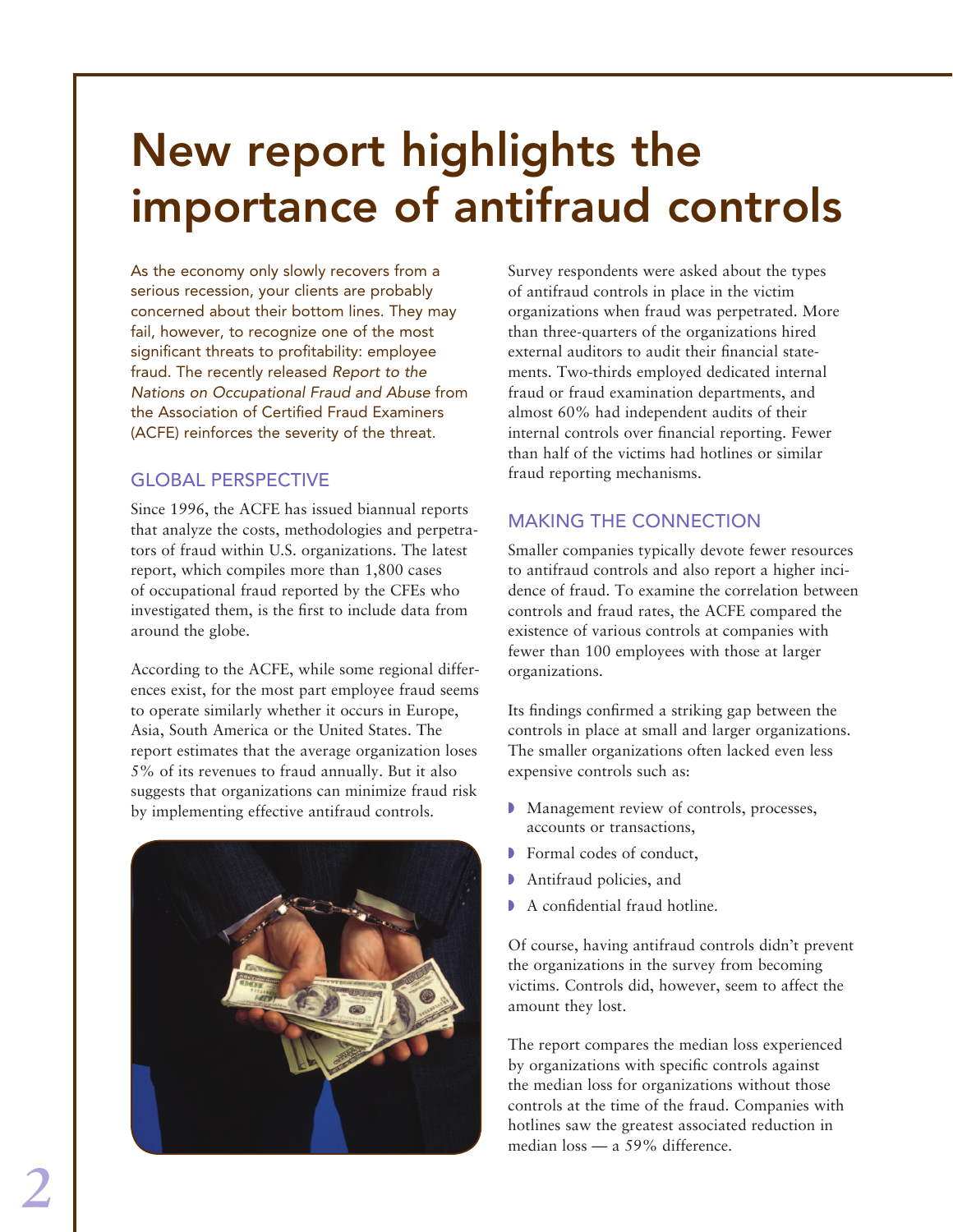#### **WHAT WORKS**

Over the years, ACFE's reports have shown that most occupational thefts are detected as a result of tips. The 2010 report indicates that victim organizations with fraud hotlines not only suffered much smaller losses than those without hotlines, but also detected fraud incidents seven months sooner.

Employee support programs, surprise audits and fraud training for all levels of staff were also linked with median loss reductions of more than 50%. (For more on the effectiveness of surprise audits, see "Keeping potential thieves on their toes" at right.) The most common control — external financial statement audits — seemed to have one of the smallest effects, reducing median losses by 25%.

## Customized controls

As with previous ACFE reports, the newest one emphasizes that companies need effective antifraud controls if they want to contain losses. A qualified expert can work with you and your clients to develop and implement the controls most appropriate to their size, industry, budget and specific risks.  $\blacktriangleright$ 

# Keeping potential thieves on their toes

According to the 2010 *Report to the Nations on Occupational Fraud and Abuse*, one of the most effective antifraud tools and also one of the least used — is the surprise audit. Less than 30% of surveyed organizations used them, yet surprise audits have been credited with reducing fraud losses by more than 50%.

Unscheduled audits are effective, not so much because they can catch perpetrators red-handed, but because they contribute to an antifraud culture. If potential thieves know that an audit could happen at any time and that management is committed to rooting out and punishing fraud, they're less likely to risk it. To ensure these audits have the desired effect, it's critical to communicate the possibility to employees — and to actually carry through with them when no one in the organization expects it.

# Authentication issues: Who creates ESI?

Like all evidence, electronically stored information (ESI) must be authenticated before a court will admit it, and one of the threshold steps is establishing the owner/creator of the proposed evidence. Most digital documents are created by a single individual, but documents are often passed around to others who can make changes and store them on their own devices.

This cycle could be repeated multiple times, making it difficult to pin down authorship. But the recent work of an industry group could help attorneys determine whether a piece of ESI will be acceptable in court.

### **CHALLENGING DATA**

The Sedona Conference® Working Group Series, an influential think tank of jurists, attorneys, experts and consultants, identified several challenges to determining the creator of ESI in its report *Commentary on ESI Evidence & Admissibility*. They include:

**Metadata.** The Sedona Conference describes metadata as "data about data," such as authorship information in Microsoft Word documents. Unfortunately, the "Author" field in Word doesn't automatically change after the original file creation. Therefore, it doesn't reflect the authors of modifications. The field also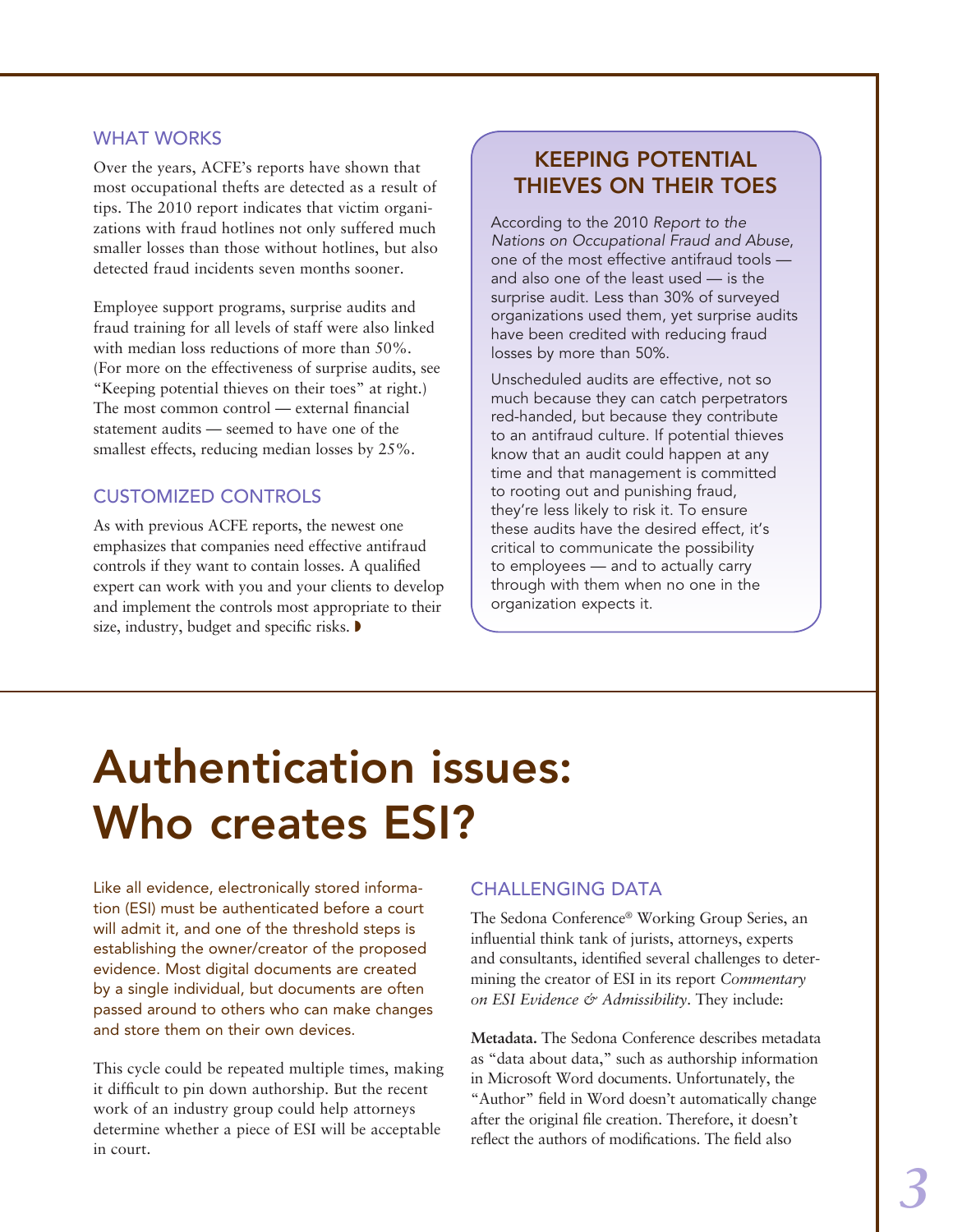can be manually changed by subsequent users, further undermining the field's usefulness in establishing authorship.

Metadata can be subject to hearsay objections, too. The success of a hearsay challenge may depend on whether it opposes system metadata (created by a computer without user input) or application metadata (generated as a result of user input). The hearsay rule generally requires a "person" or "declarant" to make a statement, meaning system metadata doesn't constitute hearsay. Application metadata, on the other hand, might constitute hearsay.

**Shared collaborative environments**. These enable a number of users to access ESI. They include multiauthor company blogs and wikis that allow the creation and editing of Web pages. Some systems track and store information on users with access and who have modified documents, but many don't. And without knowing for certain whether a single person with access authored a document, or whether several parties contributed, how can such evidence be authenticated?

> *The success of a hearsay challenge may depend on whether it opposes system metadata (created by a computer without user input) or application metadata (generated as a result of user input).*

**System-created documents.** A party may wish to present ESI that has been generated by a system, rather than an individual, such as a log of visited Web sites. The problem is that the application developer might be the only person with knowledge of how the information is generated and could be unknown or unavailable.



Open source software, for which the underlying source code is available to all (as opposed to most commercial software's protected code), throws another wrench in the works. Evidence about how and where ESI was created may be available, but it can require time-intensive and costly work by experts to ferret it out.

**Aggregated documents.** Some computer programs aggregate information from multiple sources. They might summarize the information and present it in a uniform manner, or further process the data before presenting it. A corporate intranet for employees, for example, could contain information created by employees alongside system-generated data and information from an external Web site. It may be difficult to determine the author of every underlying piece of aggregated ESI.

# The ball's in … court

Cases addressing these complicated issues are percolating through the courts. But few precedential rulings have emerged. Perhaps, as the Sedona Conference suggests, they'll be resolved by admitting the evidence and allowing juries to determine its weight in light of the issues. In the meantime, attorneys need to look out for ESI with questionable authorship because it could help — or hurt — their position in court.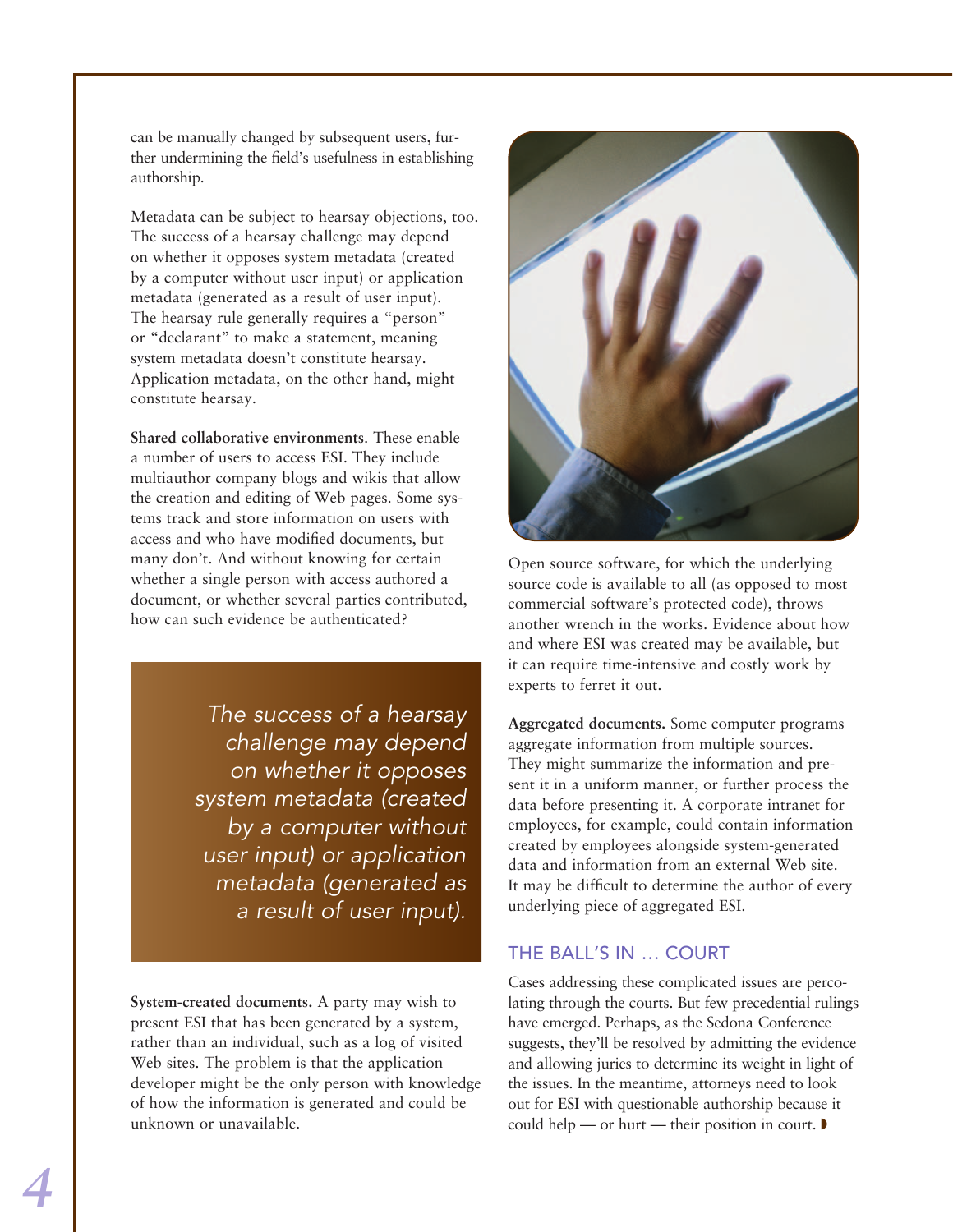# *Rule 26 amendments*

# Extending greater work product protections

The first amendments since 1993 to the expert provisions of Federal Rules of Civil Procedure Rule 26 are scheduled to take effect Dec. 1, 2010. They were proposed largely in reaction to certain practices that resulted from the 1993 amendments. The new amendments, among other things, extend work product protections to the discovery of testifying experts' draft reports (with three critical exceptions).

# Practical problems

According to the report of the Judicial Conference of the United States, new amendments are necessary because earlier amendments to Rule 26 were interpreted to:

- 1. Allow discovery of all communications between attorneys and expert witnesses,
- 2. Allow discovery of all draft expert reports, and
- 3. Require reports from all witnesses offering expert testimony.



The Judicial Conference found that "significant practical problems" have emerged over the years as this interpretation has been applied. For example, attorneys and experts have taken "elaborate steps" to attempt to discover the opposing party's drafts and communications while avoiding generating any discoverable record themselves.

The report specifically calls out the "artificial and wasteful discovery-avoidance practice" of attorneys retaining two experts. In such situations, one consulting expert performs the work and develops the opinions, and the other expert provides the testimony — thereby preventing the creation of a discoverable record.

The report also cites attorneys who prohibit their experts from taking notes, making records of preliminary analyses or opinions, or producing draft reports. Such attorneys intend that the only record will be a single final report.

# Negative consequences

The Judicial Conference found that these discoverysuppressing practices have several negative consequences. For example, they:

- $\blacksquare$  Increase the costs and burdens of discovery,
- $\blacksquare$  Impede the efficient and proper use of experts by both sides,
- $\triangleright$  Detract from cross-examination into the merits of experts' opinions,
- $\blacktriangleright$  Make some qualified individuals unwilling to serve as experts, and
- Reduce the quality of the experts' work.

What's more, they needlessly prolong depositions. Attorneys in depositions of the opposing party's experts spend time trying to unearth information about the development of the witnesses' opinions "in an often futile effort to show that the expert's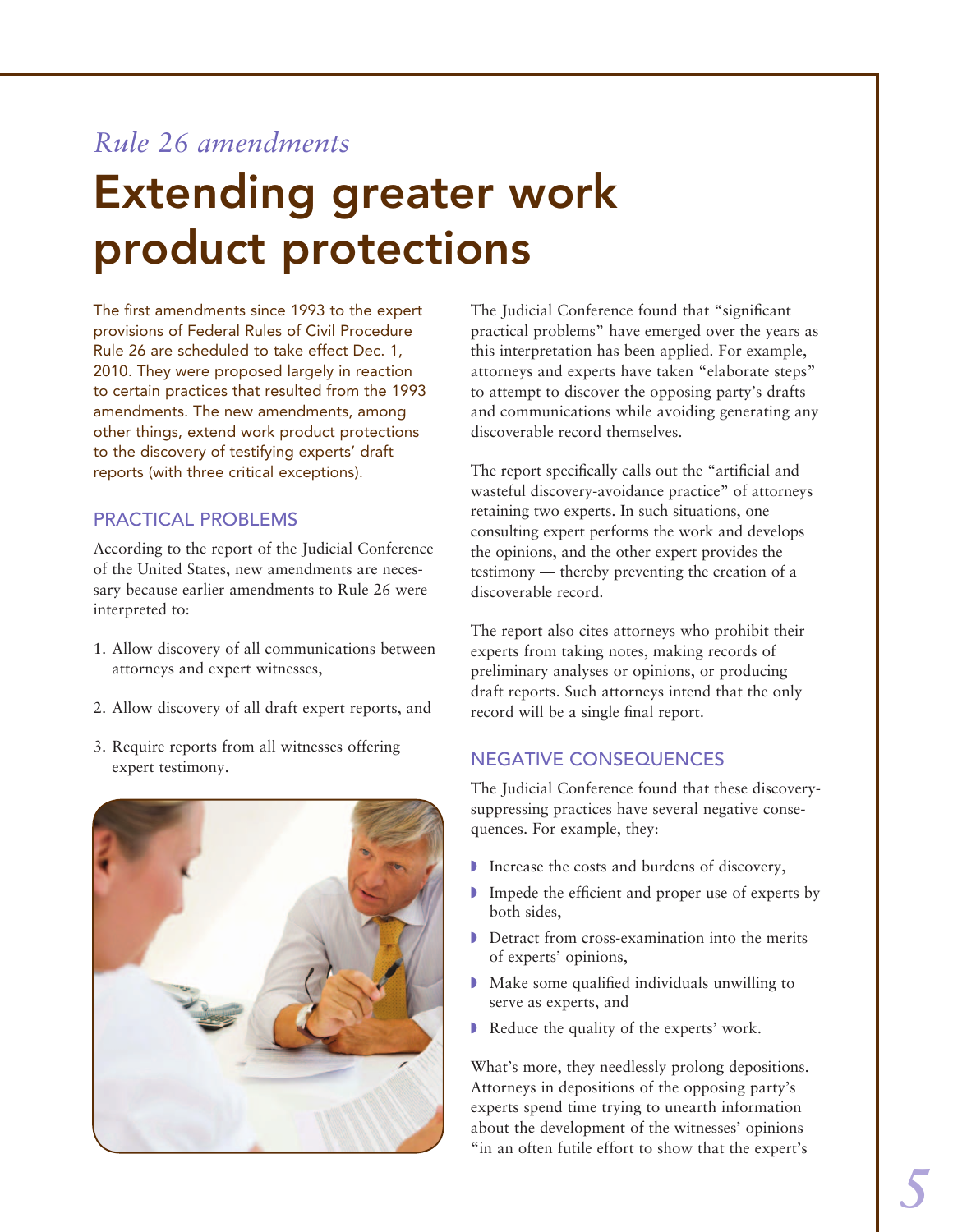opinions were shaped by the lawyer retaining the expert's services."

Finally, the report advises on the most successful means of discrediting an expert's opinions cross-examining the substance of the opinions and presenting evidence establishing why the opinions are incorrect or flawed.

## New work product protections and more

The new amendments address the problems articulated by the Judicial Conference. They call for discovery into expert draft reports and many communications between an expert and a retaining attorney to be subject to work product protections.

The amendments carve out three exceptions, though. Rule  $26(b)(4)(C)$  provides that discovery is allowed for communications that 1) relate to compensation for the expert's study or testimony, 2) identify facts or data that the attorney provided and the expert considered in forming the opinions to be expressed, or 3) identify assumptions that the attorney provided and the expert relied on in forming the opinions to be expressed.

The Judicial Conference report contends that establishing work product protection for draft reports and some types of attorney-expert communications won't interfere with effective discovery or examination at trial. And, in some cases, an opposing party may be able to establish need and hardship to overcome work product protection.

The amendments also address the disclosure of testimony by experts who aren't required to provide a written report. This includes treating physicians and government accident investigators who haven't been retained to provide expert testimony. Under Rule  $26(a)(2)(C)$ , an attorney relying on the testimony of such a witness must disclose the subject matter of the testimony and summarize the facts and opinions on which the expert is expected to testify.

# Going forward

The U.S. Supreme Court has approved the Rule 26 amendments, and, absent congressional intervention (which isn't expected), they'll take effect as planned Dec. 1. Attorneys are likely to need fewer consulting experts, and the protection extended to draft reports may allow experts to revise their drafts more thoroughly before producing their final reports.  $\blacktriangleright$ 

# Putting a value on human capital

Your clients may not immediately think of employees as assets with a financial value, but human capital is a quantifiable — and critical part of a business's worth. Companies may need a professional valuator to quantify human capital for a variety of reasons, including litigation.

### Rhyme and reason

A trained and assembled workforce is a component of what is commonly referred to as "human capital intangible assets." The reason for a valuation engagement may determine the valuator's focus and approach.

For example, although human capital isn't treated as a separate asset for the purpose of accounting for business combinations, a trained and assembled workforce may be of great value to prospective business buyers. An assembled workforce isn't recognized as a separate asset when preparing fairness opinions either, but its value may be a factor in determining a transaction's fairness.

The valuation of human capital is also sometimes necessary in a litigation setting — for example, to calculate damages an employee has caused by breaching an employment or noncompete agreement. A manager, for example, might leave a